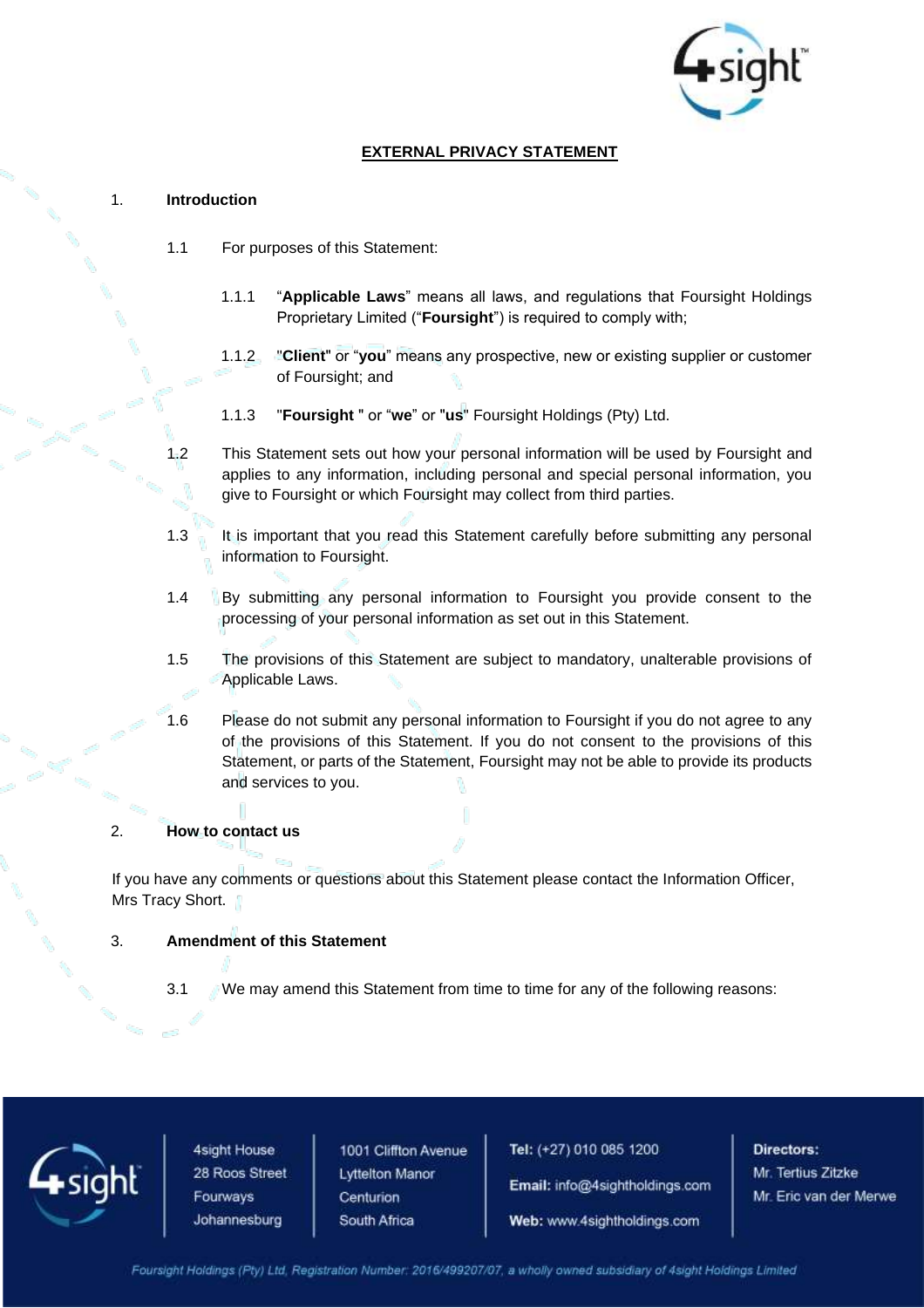

- 3.1.1 to provide for the introduction of new systems, methods of operation, services, products, property offerings or facilities;
- 3.1.2 to comply with changes to any legal or regulatory requirement;
- 3.1.3 to ensure that our Statement is clearer and more favourable to you;
- 3.1.4 to rectify any mistake that may be discovered from time to time; and/or
- 3.1.5 For any other reason which Foursight, in its sole discretion, may deem reasonable or necessary.
- 3.2 Any such amendment will come into effect and become part of any agreement you have with Foursight when notice is given to you of the change by publication on our website. It is your responsibility to check the website often.

### 4. **Privacy and indemnity**

- 4.1 Foursight takes your privacy and the protection of your personal information very seriously, and we will only use your personal information in accordance with this Statement and applicable data protection legislation. It is important that you take all necessary and appropriate steps to protect your personal information yourself (for example, by ensuring that all passwords and access codes are kept secure).
- 4.2 We have implemented reasonable technical and operational measures to keep your personal information secure.
- 4.3 You hereby indemnify and hold Foursight harmless from any loss, damages or injury that you may incur as a result of any unintentional disclosures of your personal information to unauthorised persons or the provision of incorrect or incomplete personal information to Foursight.

#### 5. **Information which we may collect about you**

- 5.1 We may collect the following information about you:
	- 5.1.1 your name, address, contact details, date of birth, place of birth, identity
	- 5.1.2 number, passport number, bank details, details about your employment, tax number and financial information;
	- 5.1.3 records of correspondence or enquiries from you or anyone acting on your behalf;



4sight House 28 Roos Street Fourways Johannesburg

1001 Cliffton Avenue **Lyttelton Manor** Centurion South Africa

Tel: (+27) 010 085 1200

Email: info@4sightholdings.com

Web: www.4sightholdings.com

Directors: Mr. Tertius Zitzke Mr. Eric van der Merwe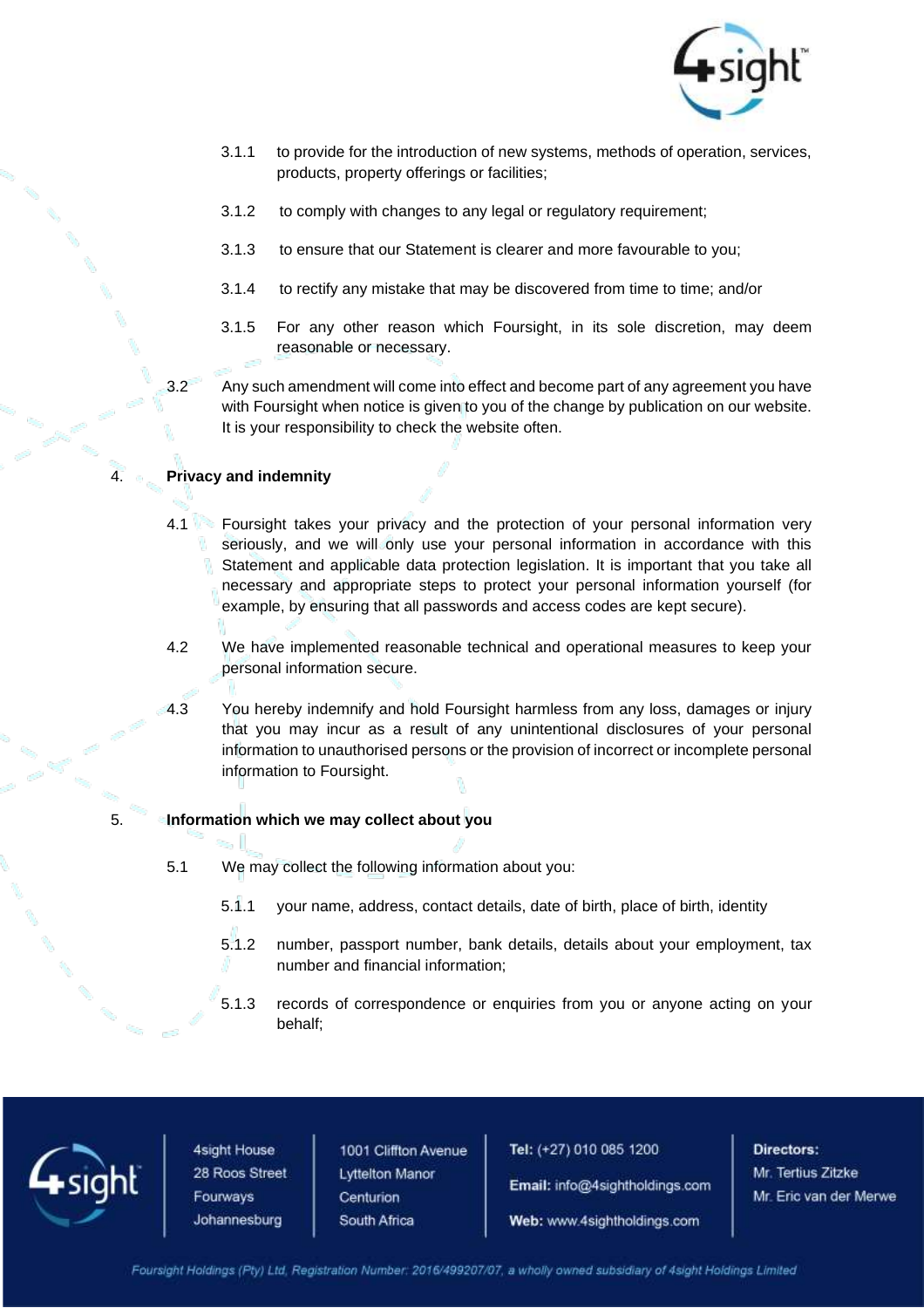

- 5.1.4 details of transactions you carry out with us;
- 5.1.5 details of contracts, sales or leases you carry out with us;
- 5.1.6 sensitive or special categories of personal information, including biometric information, such as images, fingerprints and voiceprints.
- 5.2 Where you provide us with the personal information of third parties you should take steps to inform the third party that you need to disclose their details to us, identifying us. We will process their personal information in accordance with this Statement.

### 6. **How we collect information**

- 6.1 You may provide personal information to us either directly or indirectly (through an agent acting on your behalf, or an introducer), by completing an application form for our products or to provide services to us or requesting further information about our products and services, whether in writing, through our website, over the telephone or any other means.
- 6.2 We may also collect your personal information from your appointed agent, any regulator, or other third party that may hold such information.

#### 7. **Use of information collected**

- 7.1 We may use, transfer and disclose your personal information for the purposes of:
	- 7.1.1 providing you with the products or offerings you have requested, or considering your application to provide services and products to us and notifying you about important changes to these services, products or offerings;
	- 7.1.2 managing your account or relationship and complying with your instructions or requests;
	- 7.1.3 detecting and preventing fraud and money laundering and/or in the interest of security and crime prevention;
	- 7.1.4 assessing and dealing with complaints and requests;
	- 7.1.5 operational, marketing, auditing, legal and record keeping requirements;
	- 7.1.6 verifying your identity or the identify of your beneficial owner;
	- 7.1.7 transferring or processing your personal information outside of the Republic of South Africa to such countries that may not offer the same level of data



4sight House 28 Roos Street Fourways Johannesburg

1001 Cliffton Avenue **Lyttelton Manor** Centurion South Africa

Tel: (+27) 010 085 1200

Email: info@4sightholdings.com

Web: www.4sightholdings.com

Directors: Mr. Tertius Zitzke Mr. Eric van der Merwe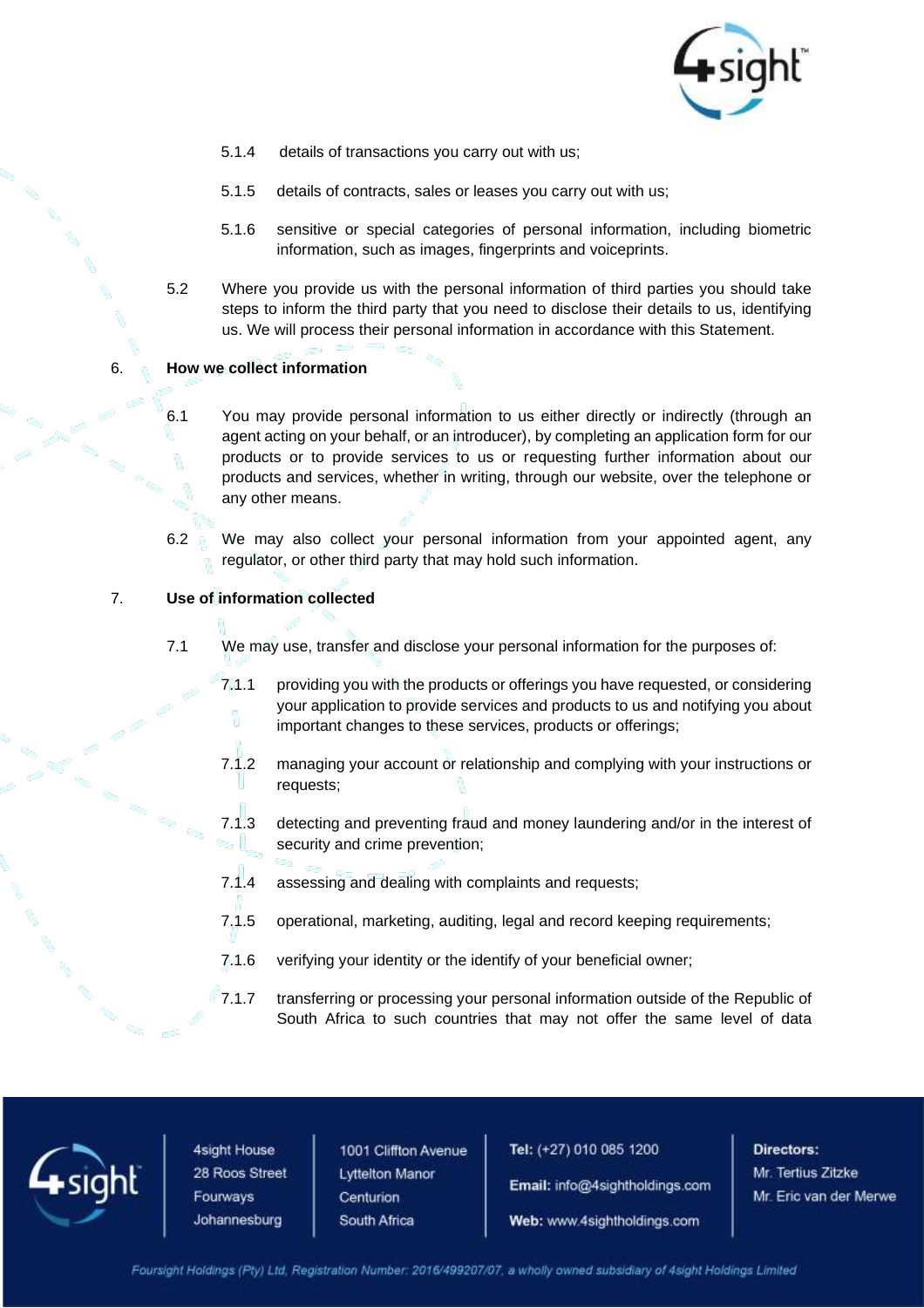

protection as the Republic of South Africa, including for cloud storage purposes and the use of any of our websites;

- 7.1.8 complying with Applicable Laws, including lawful requests for information received from local or foreign law enforcement, government and tax collection agencies;
- 7.1.9 recording and/or monitoring your telephone calls and electronic communications to/with Foursight in order to accurately carry out your instructions and requests, to use as evidence and in the interests of crime prevention;
- 7.1.10 conducting market research and providing you with information about Foursight' products or services from time to time via email, telephone or other means (for example, events);
- 7.1.11 where you have unsubscribed from certain direct marketing communications, ensuring that we do not send such direct marketing to you again;
- 7.1.12 disclosing your personal information to third parties for reasons set out in this Statement or where it is not unlawful to do so;
- 7.1.13 monitoring, keeping record of and having access to all forms of correspondence or communications received by or sent from Foursight or any of its employees, agents or contractors, including monitoring, recording and using as evidence all telephone communications between you and Foursight;
- 7.1.14 improving or evaluating the effectiveness of Foursight' business or products, services or offerings; and
- 7.1.15 prevention and control of any disease.
- 7.2 We may from time to time (and at any time) contact you about services, products and offerings available from Foursight or specific affiliates which we believe may be of interest to you, by email, phone, text or other electronic means, unless you have unsubscribed from receiving such communications.

### 8. **Disclosure of your information**

- 8.1 Your personal information may be shared with Foursight' affiliates, our agents and subcontractors, and selected third parties who process the information on our behalf.
- 8.2 We may also disclose your personal information to third parties in the following circumstances:
	- 8.2.1 to any other of Foursight's affiliates, business partners or other third parties to



4sight House 28 Roos Street Fourways Johannesburg

–

1001 Cliffton Avenue **Lyttelton Manor** Centurion South Africa

Tel: (+27) 010 085 1200

Email: info@4sightholdings.com

Web: www.4sightholdings.com

Directors: Mr. Tertius Zitzke Mr. Eric van der Merwe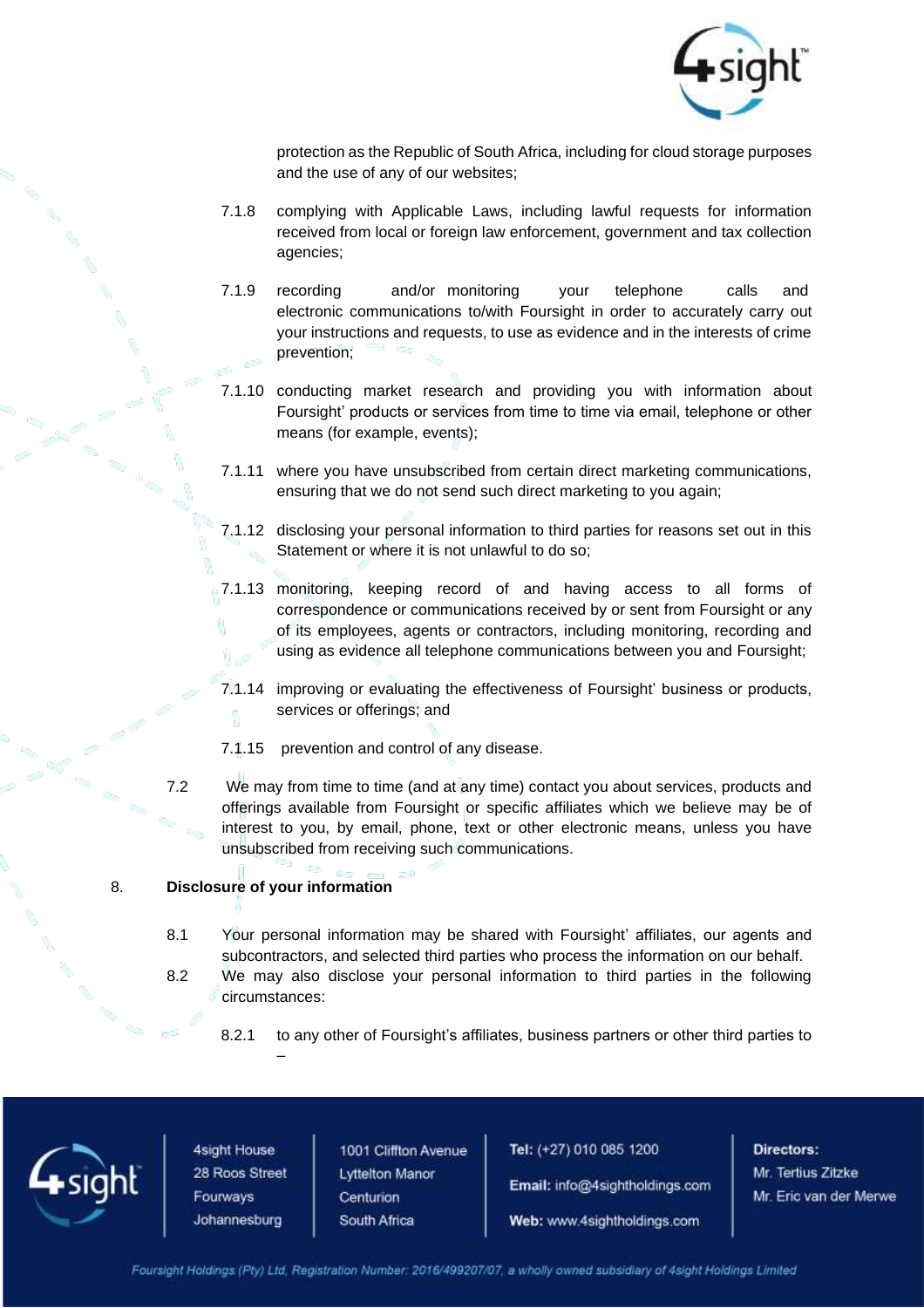

- 8.2.1.1 assess and monitor any of your applications for Foursight' products or services;
- 8.2.1.2 determine which products and services required by Foursight may be of interest to you and/or to send you information about such products and services, unless you object or choose not to receive such communications;
- 8.2.1.3 have a better understanding of your circumstances and capability
- 8.2.1.4 to provide and improve Foursight' products and services;
- 8.2.1.5 to any relevant person and/or entity for purposes of prevention, detection and reporting of fraud and criminal activities, the identification of the proceeds of unlawful activities and the combatting of crime;
- 8.2.2 to any regulator or supervisory authority, including those in foreign jurisdictions, if Foursight in required to do so in terms of Applicable Laws;
	- 8.2.2.1 to a prospective buyer or seller of any of our businesses or assets;
	- 8.2.2.2 to any person if we are under a duty to disclose or share your personal information in order to comply with any Applicable Laws, or to protect the rights, property or safety of Foursight, other clients or other third parties; and/or
	- 8.2.2.3 to your agent or any other person acting on your behalf, or an introducer.
- 8.3 We may transfer your information to another of Foursight' affiliates, an agent, subcontractor or third party who carries on business in another country, including one which may not have data privacy laws similar to those of the Republic. If this happens, we will reasonably ensure that anyone to whom we pass your information agrees to treat your information with the same level of protection as if we were dealing with it.
- 8.4 If you do not wish us to disclose this information to third parties, please contact us at the contact details set out above. We may, however, not be able to provide products or services to you if such disclosure is necessary.

### 9. **Retention of your information**

9.1 We may retain your personal information indefinitely, unless you object, in which case we will only retain it if we are permitted or required to do so in terms of Applicable Laws. However, as a general rule, we will retain your information in accordance with retention



4sight House 28 Roos Street Fourways Johannesburg

1001 Cliffton Avenue **Lyttelton Manor** Centurion South Africa

Tel: (+27) 010 085 1200

Email: info@4sightholdings.com

Web: www.4sightholdings.com

Directors: Mr. Tertius Zitzke Mr. Eric van der Merwe